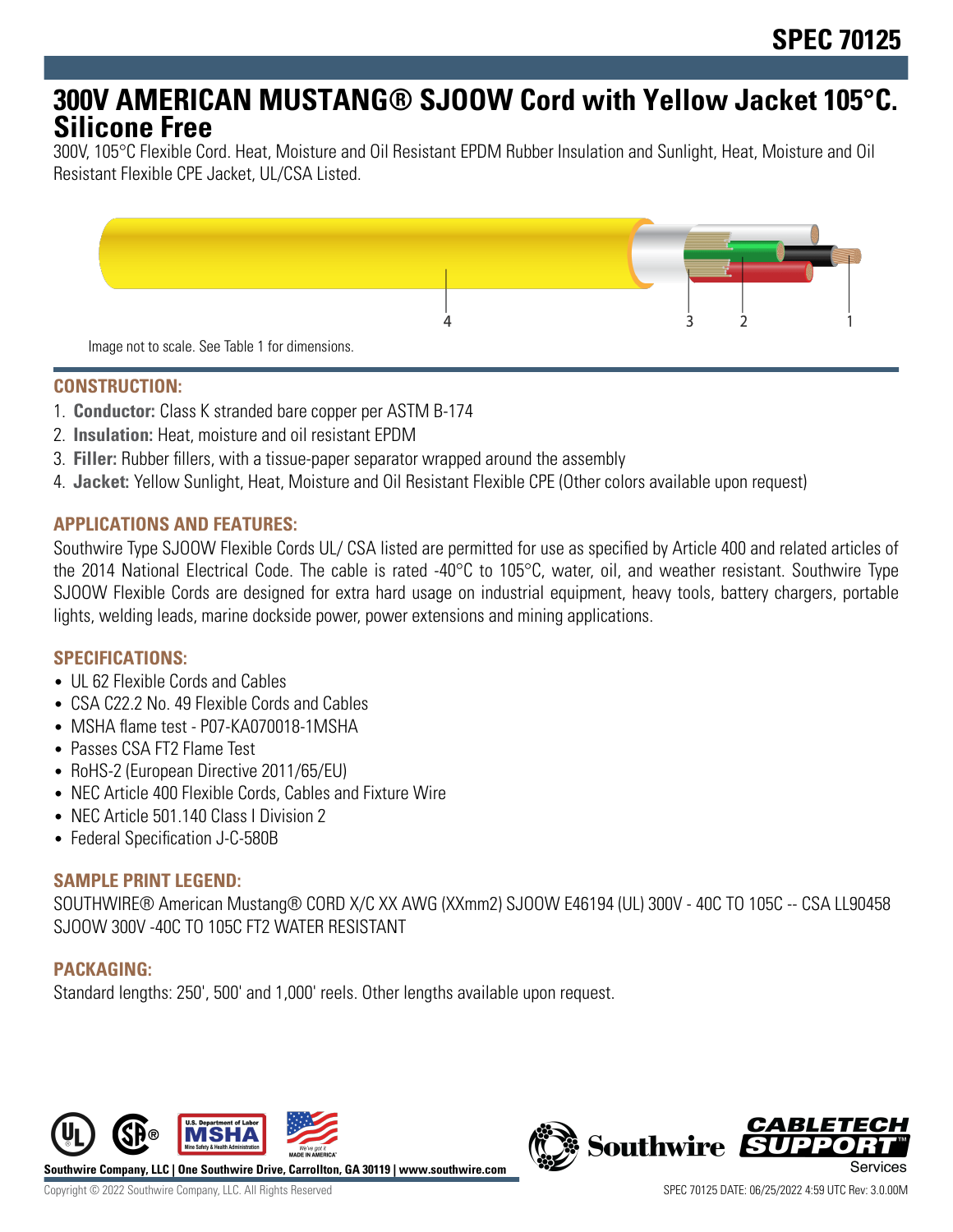## **Table 1 – Weights and Measurements**

| <b>Stock Number</b> | Cond. Size | Cond. Number   | Cond. Strands  | Insul. Thickness | Approx. OD | Approx. Weight | Ampacity <sup>*</sup> | <b>DC</b> Resistance |
|---------------------|------------|----------------|----------------|------------------|------------|----------------|-----------------------|----------------------|
|                     | AWG/Kcmil  | Count          | $# \times$ AWG | mil              | inch       | lb/1000ft      | Amp                   | $\Omega/1000$ ft     |
| TBA                 | 18         | $\overline{2}$ | 16/30          | 30               | 0.29       | 46             | 10                    | 6.59                 |
| 630728              | 18         | 3              | 16/30          | 30               | 0.31       | 60             | 10                    | 6.59                 |
| 598778              | 18         | $\overline{4}$ | 16/30          | 30               | 0.33       | 73             | $\overline{7}$        | 6.59                 |
| 677043              | 16         | $\overline{2}$ | 65/30          | 30               | 0.315      | 56             | 13                    | 4.05                 |
| 571581              | 16         | 3              | 26/30          | 30               | 0.33       | 74             | 13                    | 4.05                 |
| TBA                 | 16         | 4              | 26/30          | 30               | 0.36       | 85             | 10                    | 4.05                 |
| 677152              | $14***$    | $\overline{2}$ | 41/30          | 30               | 0.34       | 75             | 18                    | 2.55                 |
| 596811              | 14         | 3              | 41/30          | 30               | 0.37       | 100            | 18                    | 2.55                 |
| 558188              | 14         | $\overline{4}$ | 41/30          | 30               | 0.4        | 119            | 15                    | 2.55                 |
| TBA                 | $12***$    | $\overline{2}$ | 65/30          | 30               | 0.41       | 108            | 25                    | 1.61                 |
| 598340              | $12***$    | 3              | 65/30          | 30               | 0.43       | 150            | 25                    | 1.61                 |
| TBA                 | $12***$    | 4              | 65/30          | 30               | 0.48       | 176            | 20                    | 1.61                 |
| <b>TBA</b>          | $10***$    | 3              | 104/30         | 50               | 0.57       | 244            | 30                    | 0.98                 |
| TBA                 | $10***$    | 2              | 104/30         | 50               | 0.62       | 226            | 30                    | 0.98                 |
| <b>TBA</b>          | $10***$    | $\overline{4}$ | 104/30         | 50               | 0.64       | 302            | 25                    | 0.98                 |

All dimensions are nominal and subject to normal manufacturing tolerances

◊ Cable marked with this symbol is a standard stock item

\* Ampacities are based on TABLE 400.5(A)of the 2014 National Electrical Code and CEC Table 12.

\*\* Not a Federal and Military Specification JC-580B

\*\*\* Stock number: 677152 no paper fillers with Black jacket

#### **Table 2 – Weights and Measurements (Metric)**

| <b>Stock Number</b> | Cond. Size | Cond. Number   | Cond. Strands  | Insul. Thickness | Approx. OD | Approx. Weight | Ampacity * | DC Resistance |
|---------------------|------------|----------------|----------------|------------------|------------|----------------|------------|---------------|
|                     | AWG/Kcmil  | Count          | $# \times$ AWG | mm               | mm         | kg/km          | Amp        | $\Omega$ /km  |
| <b>TBA</b>          | 18         | $\overline{2}$ | 16/30          | 0.76             | 7.37       | 68             | 10         | 21.62         |
| 630728              | 18         | 3              | 16/30          | 0.76             | 7.87       | 89             | 10         | 21.62         |
| 598778              | 18         | $\overline{4}$ | 16/30          | 0.76             | 8.38       | 109            | 7          | 21.62         |
| 677043              | 16         | $\overline{2}$ | 65/30          | 0.76             | 8.00       | 83             | 13         | 13.29         |
| 571581              | 16         | 3              | 26/30          | 0.76             | 8.38       | 110            | 13         | 13.29         |
| TBA                 | 16         | 4              | 26/30          | 0.76             | 9.14       | 126            | 10         | 13.29         |
| 677152              | $14***$    | $\overline{2}$ | 41/30          | 0.76             | 8.64       | 112            | 18         | 8.37          |
| 596811              | 14         | 3              | 41/30          | 0.76             | 9.40       | 149            | 18         | 8.37          |
| 558188              | 14         | $\overline{4}$ | 41/30          | 0.76             | 10.16      | 177            | 15         | 8.37          |
| TBA                 | $12***$    | 2              | 65/30          | 0.76             | 10.41      | 161            | 25         | 5.28          |
| 598340              | $12***$    | 3              | 65/30          | 0.76             | 10.92      | 223            | 25         | 5.28          |
| TBA                 | $12***$    | 4              | 65/30          | 0.76             | 12.19      | 262            | 20         | 5.28          |
| <b>TBA</b>          | $10***$    | 3              | 104/30         | 1.27             | 14.48      | 363            | 30         | 3.22          |
| TBA                 | $10***$    | $\overline{2}$ | 104/30         | 1.27             | 15.75      | 336            | 30         | 3.22          |
| <b>TBA</b>          | $10***$    | $\overline{4}$ | 104/30         | 1.27             | 16.26      | 449            | 25         | 3.22          |